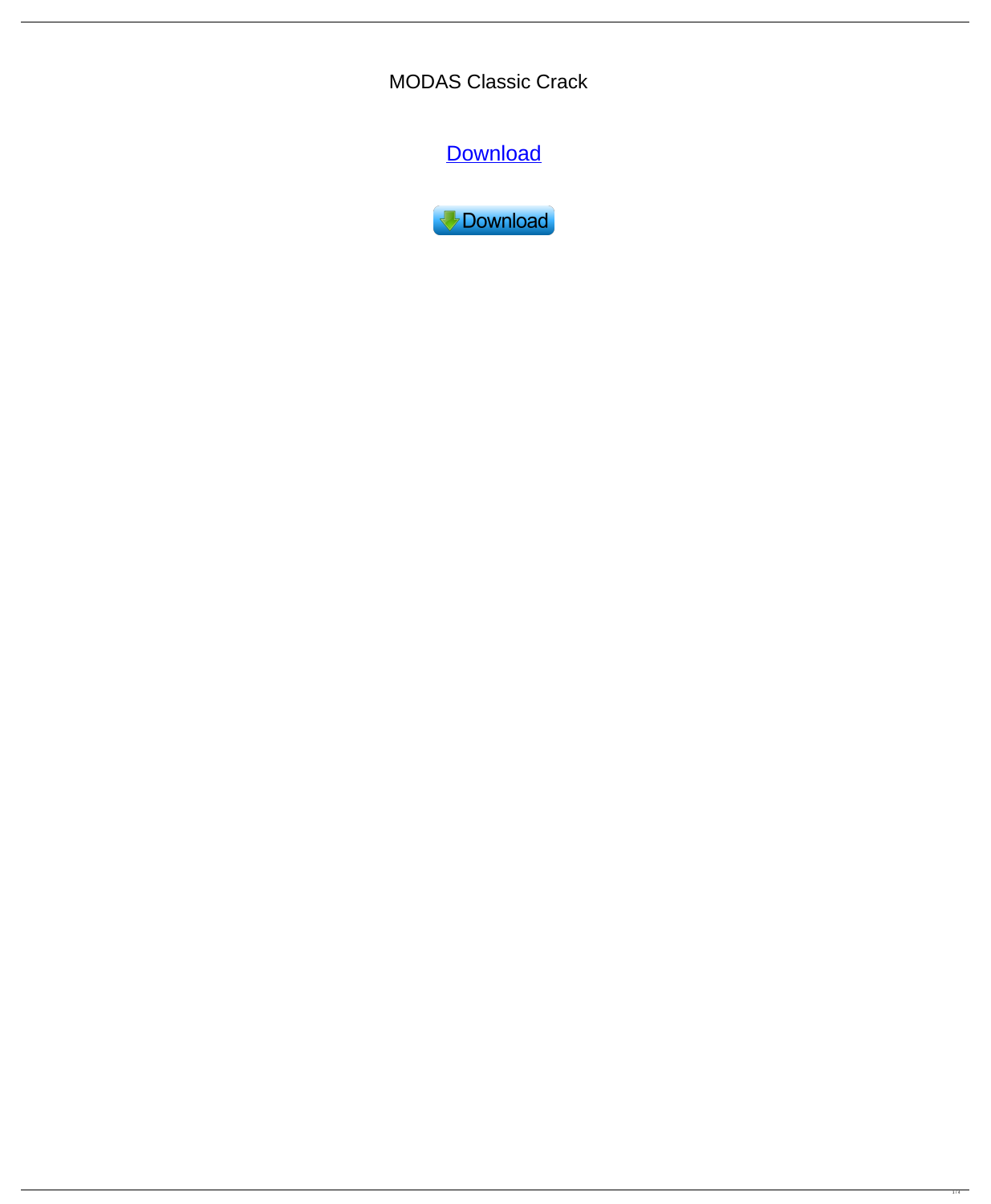### **MODAS Classic Crack+ With License Key For Windows (April-2022)**

1. [\*\*Module Loader\*\*]{}: Load the design modules you need for your analysis. 2. [\*\*Interchange-Formation\*\*]{}: Generate and save the design interchange formats. 3. [\*\*Design Modules wsing various creation methods. 4. [\*\*C design. 6. [\*\*Optical Interchange\*\*]{}: Generate and evaluate the optical interchange of a design. 7. [\*\*Light Collection\*\*]{}: Analyze the light collected by your optical system. 8. [\*\*2D plot\*\*]{}: Visualize the light co optical efficiency of your optical system. 12. [\*\*Design Panel\*\*]{}: Save the design and setup panel for future use. 13. [\*\*Light management\*\*]} : Use the light management panel to simulate and evaluate the design of your [\*\*Documentation\*\*]{} : Read the documentation of MODAS to learn more about its features. ![Visualization of the light coupling in a

# **MODAS Classic PC/Windows [Latest]**

This subsection contains detailed information on the module. ? MODUS [\*\* 1)\*\*]{} The MODUS module is designed for simulation of the performance of optical systems. The design of an optical systems using ray tracing techniq telescopes and lenses. The rays are traced from a given point in space, based on a specified number of layers and materials. The properties of the layers and materials are chosen by the user. Some of the simulations use th [\*\*2]\*\*]{} You can perform simulations of the performance of optical systems, including telescopes, lenses, and mirrors. ? [\*\*3]\*\*]{} The MODUS module is designed to perform simulations of the ray-tracing technique is base performance of optical systems. The rays are traced from a given point in space, based on a specified number of layers and materials. The properties of the layers and materials are chosen by the user. [\*\*6)\*\*]{} Simulation start point and end point. The rays can be set to have a continuous or discrete path. The number of rays used in a simulation can be varied to change the accuracy of the simulation. [\*\*8]\*\*]}} The rays terms, including the that is considered when the performance of an optical system is simulated. The rays 81e310abbf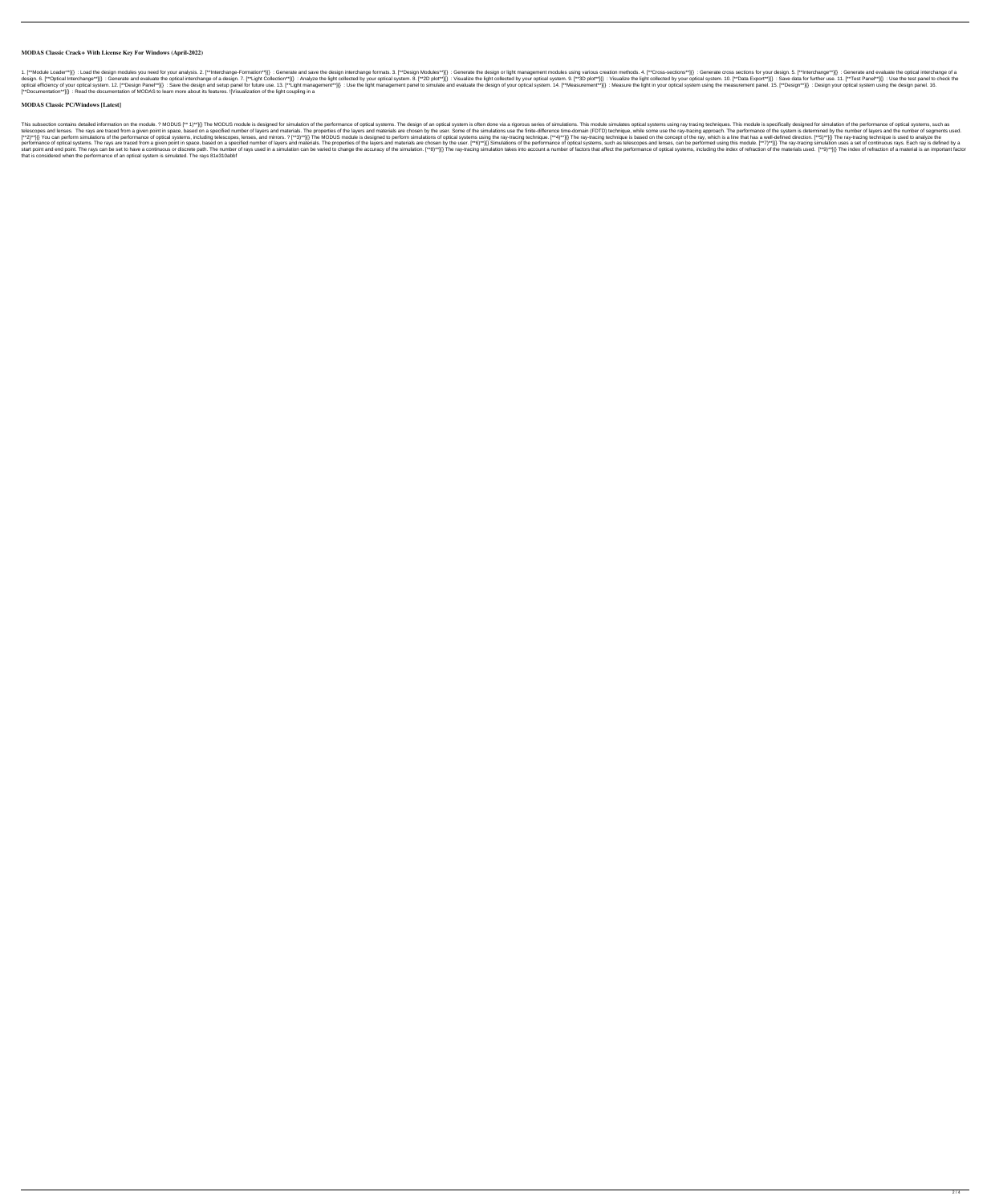#### **MODAS Classic**

MODAS is a scientific optical design and analysis software that includes a range of modules designed to perform different tasks, such as lens design, analysis of the optical systems with F-number and Focal length, lens tes and functions. In addition, MODAS provides modules that are used for comparing the performance of multiple lens designs and analyzing the design of optical systems. References External links Category: Optical instrumentsQ: key (user\_id, category\_id). I tried to make the following code, but the third row throws a Syntax Error: Mysql said: You have an error in your SQL syntax; check the manual that corresponds to your MySQL server version for (user\_id, category\_id)); INSERT INTO `user\_category`(`user\_id`, `category\_id`) VALUES (1, 1), (2, 1), (3, 1); How can i do this? A: The PRIMARY KEY (user\_id, category\_id) syntax is wrong. You can specify the PRIMARY KEY by PRIMARY KEY (user\_id, category\_id), KEY (user\_id) ); or CREATE TABLE IF NOT EXISTS UserCategory( user\_id int(

#### **What's New in the MODAS Classic?**

MODAS contains a variety of modules that perform tasks ranging from the simple estimation of a system's performance to the very complicated calculation of the diffraction efficiency and beam propagation of optical design a performance in terms of angular resolution, F-number, diffraction efficiency and the beam propagation. MODAS is the ideal tool for all kinds of optical design. About: Modas Optical design software that was developed by Hir general purpose software. The design of the optical system is of the highest importance to MODAS. In the area of optical design, software that is less capable of calculating the performance of a system is useless. MODAS is design software for both school and professional users. How it Works: Modas is used to estimate the performance of optical systems. Since it is an easy to use software, it can be used by anyone, from beginners to advanced Modas and Other Optical Design Software Optical Design With Modas, the first task of the optical design process is to choose the optical components that will be used. When the components are chosen, the user can input thei optical design, the refractive index, Abbe number and other physical constants are automatically generated in a process called "Calculation of Refractive and Abbe Coefficients", which is the most important function in MODA Since the refractive index, Abbe number and other physical constants are automatically generated, MODAS can be used as the ideal software for optical design. Academia Modas is used for projects in university and high schoo